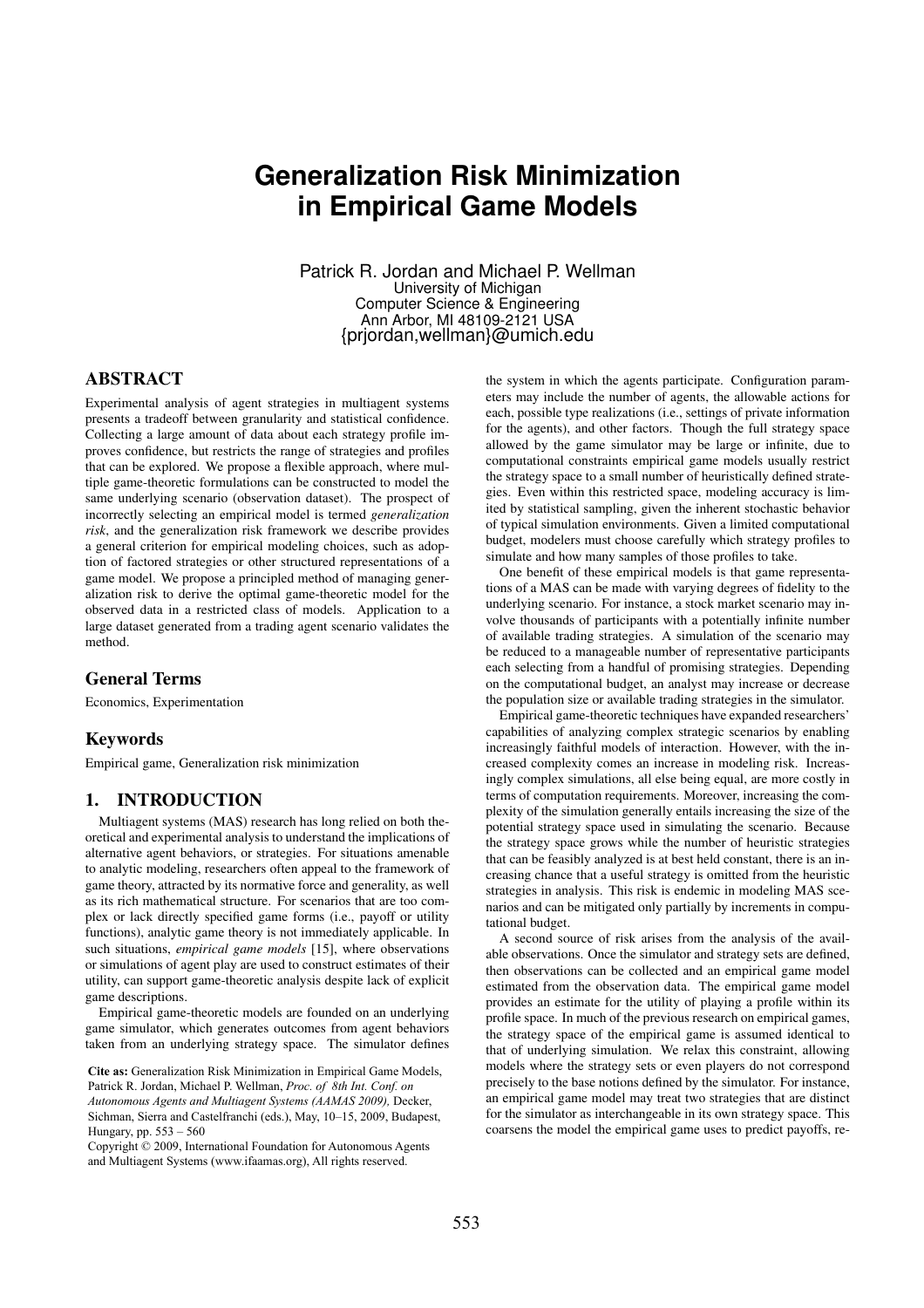ducing the model's complexity compared to the finer-grained strategy space of the simulator.

Entertaining multiple candidate models of varying complexity provides useful flexibility. A more complex model may capture observations better than a simpler one, however it may also be more susceptible to fitting spurious information in the observations. We term this the *generalization risk* associated with an empirical game model. In the game-theoretic context, the consequence of incorrect generalization could be that profiles that appear stable are actually unstable, or vice versa. Thus, we develop a framework that allows us to compare candidate models and make an appropriate selection based on the model's predictive power. To illustrate the flexibility of this approach we describe two modeling choice scenarios for empirical games: the *equivalent strategy model* and the *factored model*. These models take an existing strategy space and transform it in different ways. In our experimental analysis, Section 4, we construct a hierarchy of equivalent strategy models which are used to analyze a game of interest.

Our motivating problem for this analysis is the Trading Agent Competition's Supply Chain Management game (TAC/SCM). The annual Trading Agent Competition (TAC) series of international research tournaments was initiated to promote research and education in the technology underlying trading agents.<sup>1</sup> At the core of TAC are several *games*, market-based scenarios where multiple agents compete to exchange goods and services at dynamically negotiated prices. The first TAC tournament, in July 2000, introduced the TAC Travel game [16]. A second game, in the domain of supply chain management, has been played since 2003 [3]. CAT, the third game in the series, is a market design game in which agents play the role of market specialists [9]. A new game in the domain of advertising auctions (TAC/AA) is scheduled to debut in 2009.

A key feature of all TAC games is that—like most realistic market environments—they are sufficiently complicated (severely imperfect and incomplete information revealed over time throughout dynamic activity) to defy analytic solution. In such situations, empirical game-theoretic methods can often provide a useful basis for strategic reasoning. Typically in this approach, a game structure (player and profile space) is fixed and then simulation is undertaken to provide estimates for the utility function of the underlying game. Once a sufficient number of observations have been made, a suite of empirical game-theoretic analysis methods can be employed. Previous research has developed equilibrium-inspired methods for ranking strategies and visualizing deviations for empirical games such as TAC [6]. Also useful in empirical modeling are techniques to reduce the size of the game space through clustering profiles [5, 17], construct compact game factorizations [4], and exploit strategic independence [8]. These approaches define reduced or simplified game structures which, when applicable, require fewer observations to support accurate estimates of the utility function. Complementary to the modeling options are search methods that focus on identifying stable strategies under a limiting computational budget [7, 11, 12, 13]. To date, there has been little research on expanding the fixed game form methodologies to test multiple game form hypotheses on the same observation set. In this paper we develop a general framework for comparing the *fit* of multiple game forms on observational MAS data.

The subsequent portions of this analysis are arranged as follows. In Section 2, we introduce our framework for empirical games based on observations from a simulator. In Section 3, we present our approach to managing generalization risk and discuss two applicable classes of empirical game models, equivalent strategy models and factored models. In Section 4, we apply this approach to the case of equivalent strategy modeling, using the domain of TAC/SCM. Our experiments employ data taken from years of observations on this domain. We then finish with a small discussion of extensions of this technique to other game-theoretic analysis methods.

## 2. EMPIRICAL GAME FRAMEWORK

The concept of empirical games has antecedents in both the MAS and economics literatures. The heuristic-strategy approach of Walsh et al. [14] explicitly constructs empirical games, and much experimental work in MAS effectively produces statistical estimates of payoff functions. In economics, Armantier et al. [2] defined the concept of *constrained strategic equilibrium* (CSE) as an approximation of Bayesian Nash equilibrium (BNE) induced by constraints on the strategy space. They went on to show that any sequence of CSEs has a subsequence that converges toward a BNE when the strategy space is compact. Experimental MAS studies will generally not conform to Armantier et al.'s compactness requirement; nevertheless, their result provides theoretical support for our expectation that equilibria in empirical games will improve in approximation to equilibria of the true game as more strategies are evaluated.

To describe our modeling framework, we extend notation from Armantier et al. [1, 2]. Let  $\Omega$  be the set of states of nature and for each player i, let  $A_i$  denote i's available actions. In a scenario of N players the *joint action space* is  $A = \prod_{i \in N} A_i$  and an element  $a \in A$  is a *joint action*. Each player receives a *type*  $\xi \in \mathbb{F}$ , and  $a \in A$  is a *joint action*. Each player receives a *type*  $\xi_i \in \Xi_i$  and the *joint type space* is defined as  $\Xi = \prod_{i \in N} \Xi_i$ . A player's strat-<br>eev is a measurable function  $a_i : \Xi_i \to A$ , where  $a_i = a_i(\xi)$ . egy is a measurable function  $\rho_i : \Xi_i \to A_i$  where  $a_i = \rho_i(\xi_i)$ .<br>  $P_i = I_{i} \circ \Psi_i$  is player i's strategy space and  $P_i = \Pi_i - P_i$  is the  $P_i = \{ \rho_i \}$  is player i's strategy space and  $P = \prod_{i \in N} P_i$  is the initiated value of  $P$  is the initiated value of  $P$  where *joint strategy space.* A *joint strategy* or *profile* is thus  $\rho \in P$ , where  $a = \rho(\xi)$  and  $\xi$  is the joint type. The *joint opponent strategy space* is denoted  $P_{-i} = \prod_{j \in N \setminus \{i\}} P_j$ . A *mixed strategy*  $\sigma_i$  is a prob-<br>obility distribution over strategies in  $P$ , with  $\sigma_i$  (e) denoting the ability distribution over strategies in  $P_i$ , with  $\sigma_i(\rho_i)$  denoting the probability player i will play strategy ρi. The *mixed strategy space* for player *i* is given by  $\Delta(P_i)$ . Similarly,  $\Delta(P) = \prod_{i \in N} \Delta(P_i)$ <br>is the *mixed profile space* is the *mixed profile space*.

In complex multiagent environments, strategies are often best described procedurally, in effect, as computer programs that take type information as input and return the selected action or sequence of environment interactions as their output. For this reason, we often can do no better than treat these strategies as black boxes, analyzing them in terms of input-output but not internal structure. We define a *simulator* as a function that maps joint strategies to outcomes, in the form of payoff vectors. Typically, a simulator will itself be realized as a program that generates type information and implements the interaction among the participating agents and the environment.

DEFINITION 1 (SIMULATOR). *A simulator is a measurable function*  $S : \Omega \times P \to \mathbb{R}^{|N|}$ , where P is the profile space and N is the set of players N *is the set of players.*

An individual run of the simulator, or *simulation*, produces an *observation*  $\theta = (\rho, \pi)$ , where  $\rho$  is the strategy profile simulated and  $\pi : N \to \mathbb{R}$  is the *joint payoff* received by the agents. Let  $\Theta = {\theta_k}$  be the *observation set*. A simulator S implicitly defines a specific game over the set of players  $N$  and a profile space  $P$ , but without an explicit utility function as would normally be specified in a game description. Instead, the observation set generated by the simulator provides the basis for an estimated game model, which is what we call the *empirical game*.

<sup>1</sup> See http://tradingagents.org, and http://www. sics.se/tac.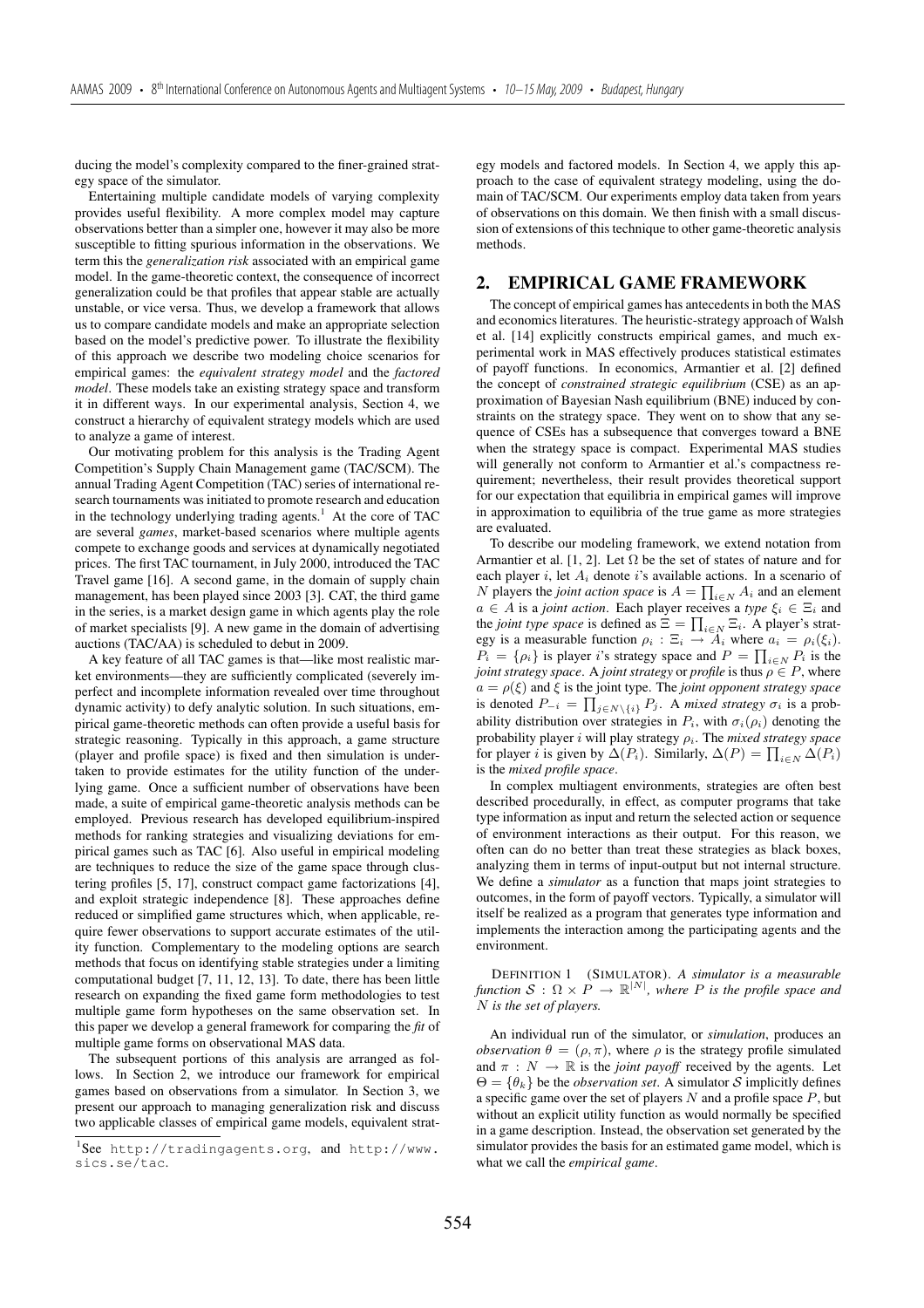DEFINITION 2 (EMPIRICAL GAME). *An empirical game is a tuple*  $\mathcal{E} = \langle N^{\varepsilon}, P^{\varepsilon}, u^{\varepsilon}, \phi, \mu \rangle$  *where*  $N^{\varepsilon}$  *is the set of players,*  $P^{\mathcal{E}}$  *is the joint strategy space, and*  $u^{\mathcal{E}}$  *is the utility function. The mappings*  $\phi: P \to P^{\mathcal{E}}$  *and*  $\mu: P \times \mathbb{R}^{|N^{\mathcal{E}}|} \to \mathbb{R}^{|N|}$  *relate the empirical game structure to that of the underlying simulator.*

Note that as defined here, the empirical game need not employ the same player and profile space as the simulator. Indeed, the observation set will generally not span the full profile space as the underlying game. Moreover, the most *useful* game-theoretic model may not correspond exactly with the profiles simulated. Because our evidence is statistical, we must consider that the simulator's framing of the profile space may contain extraneous information that can decrease our model's predictive power. Our formulation of this tradeoff and proposed criterion to resolve it is in fact the central contribution of this work.

Accordingly, we use the superscript  $\mathcal E$  notation for  $N^{\mathcal E}$ ,  $P^{\mathcal E}$ , and  $u^{\mathcal{E}}$  to distinguish the empirical game's player set, strategy space, and utility from those of the game underlying the given simulator. The relationship between these is characterized by the two mappings provided as part of the empirical game model. First, the function  $\phi : P \to P^{\mathcal{E}}$  maps profiles in the simulation space to profiles in the empirical game space, preserving the neighborhood relation (defined below in terms of deviation) in the simulation space. Second, the function  $\mu$  :  $P \times \mathbb{R}^{|N^{\mathcal{E}}|} \to \mathbb{R}^{|N|}$  maps a profile in the simulator and a payoff in the empirical game to a payoff in the simulation space. Using these functions we can define an *empirical utility model*  $\tilde{u}^{\varepsilon}(\rho) = \mu(\rho, u^{\varepsilon}(\phi(\rho)))$ , which applies the induced model over the simulation profile space. Note that  $\tilde{u}^{\mathcal{E}}$  may be of different dimension than  $u^{\varepsilon}$ . This can occur, for instance, if the number of players in the empirical game differs from the number of players in the simulator. For convenience, we also denote  $\rho^{\mathcal{E}}$  by its equivalent,  $\phi(\rho)$ . Conceptually, the functions  $\phi$  and  $\mu$ allow us to move between the base simulation space and the embedded space given by the empirical game model, while preserving game-theoretic interpretations of the scenario. In Section 3, we propose a measure of generalization risk based on squared prediction error of the model in question with respect to the observed payoffs. In principle, we could choose from a multitude of estimators to minimize this error, such as neural networks or other complex functional forms, that have no explicit game-theoretic formulation. The justification for  $\phi$  and  $\mu$  in the definition is to ensure that the estimates can be meaningfully interpreted with respect to the underlying game.

# 3. GENERALIZATION RISK AND MODEL SELECTION

Now that we have defined our empirical game framework, we can address the problem of *fitting* an empirical model to an observation set  $\Theta$  generated by simulation. Because we may be able to fit multiple models, we require some criterion for selecting among them. In particular, we would like to be able to evaluate and compare the *goodness of fit* for different models so that we may identify which is most useful for analysis. In doing so, we build upon the rich history of statistical analysis, treating game models as forms of statistical hypotheses.

A standard measure of loss for a statistical model is the mean of squared errors with respect to the data. In our context, we define the loss function  $\mathscr L$  of a candidate empirical game model by

$$
\mathscr{L}(\Theta, \mathcal{E}) = \frac{1}{|\Theta|} \sum_{\theta \in \Theta} \left[ \tilde{u}^{\mathcal{E}}(\theta, \rho) - \theta \cdot \pi \right]^T \left[ \tilde{u}^{\mathcal{E}}(\theta, \rho) - \theta \cdot \pi \right],
$$

where  $\theta$ ,  $\rho$  and  $\theta$ , $\pi$  are the joint strategy and payoffs comprising the observation  $\theta$ . We endeavor to find an empirical game model which minimizes the expected loss  $\mathbb{E}[\mathscr{L}(\Theta, \vec{\mathcal{E}})]$ , where  $\Theta$  is the random observation set generated from a simulator. Note that because we do not know the true distribution of Θ, we must estimate the expected loss using an existing observation set. In our experiments, we use cross-validation on the observation set to construct this estimate. We outline a  $k$ -fold cross-validation procedure in Section 3.3.

After a selected game model  $\mathcal E$  has been fit to the observation sequence, we can analyze its game-theoretic properties. In particular, we are interested in determining the stability of profiles in terms of *regret*, the potential benefit to some player of deviating to a different strategy. In order to calculate the regret of a profile, we construct the deviation set for a particular profile in our game model. In words, the *unilateral deviation set* is simply the set of profiles in which a single player has changed its strategy with respect to the original profile. We define the construction using set notation as follows.

DEFINITION 3 (UNILATERAL DEVIATION SET). *For some* E*, the* unilateral deviation set *for player*  $i \in N^{\mathcal{E}}$  *and profile*  $\rho \in P^{\mathcal{E}}$ *is*

$$
\mathcal{D}_i^{\mathcal{E}}(\rho) = \{(\hat{\rho}_i, \rho_{-i}) : \hat{\rho}_i \in P_i^{\mathcal{E}} \setminus \{\rho_i\}\},\
$$

*and the corresponding set, unspecified by player, is*

$$
\mathcal{D}^{\mathcal{E}}(\rho) = \bigcup_{i \in N^{\mathcal{E}}} \mathcal{D}_i^{\mathcal{E}}(s).
$$

Once the profile structure of  $\mathcal E$  is defined and the model induced from observations, we have an estimate for the utility function. Note that once an empirical game model has been selected, the deviations and utility calculations are performed in the embedded space, not in the original simulation space. We would like a metric that conveys the loss or regret a player incurs for playing a specific strategy given its alternatives. The measure of regret should be minimized at a Nash equilibrium. Alternative forms of this measure have been proposed in the literature, however we consider the following notion of regret to be most representative for our purposes.

DEFINITION 4 (REGRET). *For some*  $\mathcal{E}$ *, the regret of strategy profile* ρ*,* E(ρ)*, is the maximum gain from deviation from* <sup>ρ</sup> *by any player. Formally,*

$$
\epsilon^{\mathcal{E}}(\rho) = \max_{i \in N^{\mathcal{E}}, \ \hat{\rho} \in \mathcal{D}_{i}^{\mathcal{E}}(\rho) \cup \{\rho\}} u_{i}^{\mathcal{E}}(\hat{\rho}) - u_{i}^{\mathcal{E}}(\rho).
$$

It should be noted that loss calculations used in selecting an empirical game model are not affected by which specific measure of regret is used. Because of the generality of the loss function, we can compare many classes of candidate game models for a given simulation. For the purpose of exposition, we highlight two different modeling choice scenarios that we have identified as useful in experimental settings. Following our description of each, we conclude the section with a discussion of our cross-validation technique and iterative model selection algorithm.

#### 3.1 Equivalent strategy models

In order to motivate the introduction of *equivalent strategy models*, we point out the strategy evaluation methodology proposed by Wellman et al. [18]. The authors systematically explored parameterized variations of their TAC travel shopping agent, Walverine.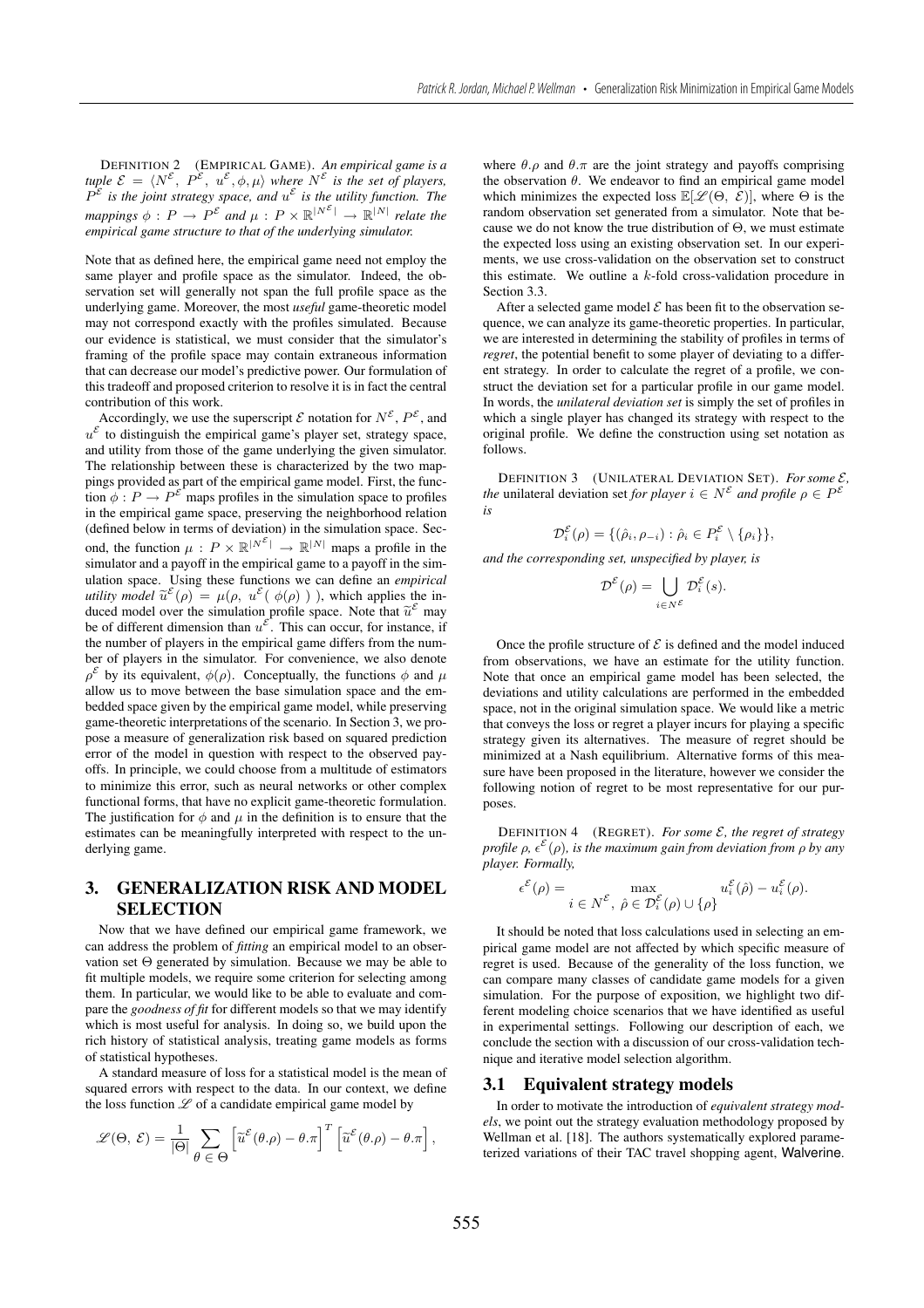The behavior of the agent is defined by a large number of parameters. The effects of a parameter setting are potentially dependent on the value of other parameters. For instance, two parameters determine the agent's bid shading behavior. The first parameter turns the bid shading *on* or *off* and the second parameter determines *by how much* the bids are shaded. Clearly, if the first parameter is set to *off*, then the second parameter is behaviorally irrelevant. In a factorial design methodology all possible settings would be tested, and if conducted naively, a great deal of effort will be spent analyzing duplicate strategies. In this case, it is relatively simple to identify the behaviorally equivalent strategies, but in many cases it may not be.

This highlights the general issue that, many times when designing or evaluating strategies, researchers have a set of strategies, some of which may be copies of other strategies that have simply been *labeled* differently. On the other hand, a strategy may be defined by a very large parameter space in which the behavioral effects of modifying the parameters are slight or imperceptible. In either case, researchers may not know *a priori* if there are *equivalent strategies* in the behavioral sense. Not identifying these equivalent strategies increases the generalization risk when the observation sequence has a relatively small number of observations compared to the complexity of the empirical game model's class. We introduce a game model which uses the concept of equivalent strategies to form a reduced game.

DEFINITION 5 (EQUIVALENT STRATEGY MODEL). *An equivalent strategy empirical game model*  $ESG = \langle N, P, \{\sim_i\}, u^{\mathcal{E}} \rangle$ *constitutes a model for an empirical game where* ∼<sup>i</sup> *is an equivalence relation on* <sup>P</sup><sup>i</sup> *which forms equivalence classes* [ρ<sup>i</sup>] *with*

- $N^{\mathcal{E}} = N$
- *Player* i*'s strategy set is the set of equivalence classes, i.e.*  $[\rho_i] \in P_i^{\mathcal{E}}$
- $\phi(\rho) = ([\rho_1], [\rho_2], \ldots, [\rho_{|N|}])$
- $\mu(\rho, u^{\mathcal{E}}(\phi(\rho)))= u^{\mathcal{E}}(\phi(\rho))$ *.*

The *equivalent strategy model* forms equivalence class  $[\rho_i]$  from each relation  $\sim_i$  where player i may select any element of the equivalence class with the same result. Thus all elements in  $[\rho_i]$ are considered different labelings of the same underlying strategy. In other words, whenever a strategy  $\rho_i$  is observed in a simulation profile  $\rho$ , we replace it with the representative strategy  $[\rho_i]$ . Given some observation set Θ, we can estimate the empirical utility over  $\mathcal E$  for a profile  $u_i^{\mathcal E}(\rho^{\mathcal E})$  as the sample mean of the observed pay-<br>off set  $f_{\pi^{-1}}(x, a) \in \Theta$  and  $\rho^{\mathcal E} = \phi(a)$ . By dropping the player off set  $\{\pi_i | (\pi, \rho) \in \Theta \text{ and } \rho^{\mathcal{E}} = \phi(\rho)\}\)$ . By dropping the player parameterization of the equivalent relation in Definition 5, we can define a similar notion of an *equivalent strategy symmetric game*. We use this construction in our analysis of TAC/SCM in Section 4.

#### 3.2 Factored models

In their paper on factoring games [4], Davis et al. introduce an algebra over games. In this algebra, an empirical game  $\mathcal E$  may be composed of multiple factor games. For instance, consider a two factor game model, i.e., an empirical game  $\mathcal E$  that is composed of two factor games  $\mathcal{E}^A$  and  $\mathcal{E}^B$ , written  $\mathcal{E} = \mathcal{E}^A \otimes \mathcal{E}^B$ . The strategy sets in  $\mathcal E$  are constructed using the cross product of the strategies in each of the factor games  $\mathcal{E}^A$  and  $\mathcal{E}^B$ . Let  $P^A$  be the strategy set for game  $\mathcal{E}^A$  and  $P^B$  for game  $\mathcal{E}^B$ , with respective utility functions  $u^A$  and  $u^B$ . Each composite strategy  $\rho$  in  $\mathcal{E}$  is composed of two factor strategies  $\rho^A$  and  $\rho^B$ , i.e,  $\rho = (\rho^A, \rho^B)$ . The factors are additive in the utility, so that  $u^{\mathcal{E}}(\rho) = u^A(\rho^A) + u^B(\rho^B)$ . If

a factoring exists for a game, it can greatly reduce the number of observations required to sufficiently observe game. Once a proposed factorization is defined, the utility function is simply a linear system of equations over the entries in the factors' payoff matrices.

Consider an agent participating in a scenario such as TAC/SCM. Agents are typically constructed in a modular way, exposing behavioral parameters. For example, the agent Deep Maize, which is further discussed in the experiments section, maintains separate parameters sets for sales and procurement decisions. The TAC/SCM scenario could be modeled as two separate factor games: one for sales and the other for procurement. If sales and procurement factorization *fit* well, this would yield substantial computational savings in the subsequent sampling analysis.

#### 3.3 Cross-validating Empirical Game Models

In order to compare the generalization risk of differing empirical game models, we construct an estimate for the expected loss  $E\mathscr{L}$ . This estimate is calculated using a cross-validation technique known as  $k$ -fold cross-validation. Below we provide a description of our extension to k-fold cross-validation that restricts how observations are partitioned into distinct observation sets.

First, we separate the observation set  $\Theta$  into k distinct partitions as follows. Let  $\Theta^{\hat{\rho}} = {\theta \in \Theta \mid \rho(\theta) = \hat{\rho}}$ , that is all of the observations which correspond to the profile  $\hat{\rho}$ . For each  $\rho \in P$ , we randomly partition  $\Theta^{\rho}$  into k equally sized groups  $\Theta_1^{\rho}, \ldots, \Theta_k^{\rho}$ .<br>Each one of the k groups is assigned to one of the new observation Each one of the  $k$  groups is assigned to one of the new observation sets such that

$$
\Theta_i = \bigcup_{\rho \in P} \Theta_i^{\rho}.
$$

For a given set  $\Theta_i$  we define  $\Theta_{-i} = \Theta \setminus \Theta_i$ . We denote  $\hat{\mathscr{L}}(\Theta, \mathcal{E})$ as the estimate for the expected loss given some game model  $\mathcal E$  and define it as follows

$$
\hat{\mathscr{L}}(\Theta,\mathcal{E}) = \frac{1}{k} \sum_{i=1}^{k} \mathscr{L}(\Theta_i, \mathcal{E}(\Theta_{-i}))
$$

where  $\mathcal{E}(\Theta_{-i})$  is the result when a game model  $\mathcal E$  is *fit* from the observation set  $\Theta_{-i}$ . We use  $\hat{\mathscr{L}}(\mathcal{E})$  without the  $\Theta$  parameter when the context is clear.

#### 3.4 Iterative Model Selection in ESMs

In this section, we define an iterative procedure for selecting an equivalent strategy model (ESM) in an ESM hierarchy. We use an iterative procedure to select an equivalent strategy model. We propose this algorithm for symmetric games, but the extension to the non-symmetric case is straight forward. The algorithm works by greedily selecting the best pairwise merger of the current partition's equivalence classes, until the candidate merger increases expected loss.

First, note that, due to symmetry, the player indexing on the strategy equivalence relation ∼ is dropped. The algorithm proceeds in an iterative fashion. In each iteration we keep a set of hypothetical equivalence relations. We use  $\mathcal{H}^{(i)}$  to denote the set of equivalence relations compared in iteration  $i$ . We start with a trivial partitioning of each strategy into its own equivalent class. We denote this  $\sim$ <sup>(0)</sup> which induces  $\mathcal{H}^{(0)} = \{ \sim^{(0)} \}$ . In each iteration *i*, we select the portitioning  $\sim^{(i)} \sim \mathcal{H}^{(i)}$  which minimizes  $\hat{\mathcal{L}}$ partitioning  $\sim^{(i)} \in \mathcal{H}^{(i)}$  which minimizes  $\hat{\mathscr{L}}$ .

Let  $P/\sim^{(i)}$  denote the set of equivalence classes induced by the  $i^{\text{th}}$  round equivalence relation ∼ $(i)$  on P. In the  $i^{\text{th}}$  round we construct a candidate equivalence relation  $\hat{\sim} \in \mathcal{H}^{(i)}$  for every distinct  $\rho_a, \rho_b \in P / \sim^{(i-1)}$  by merging the two equivalence classes  $\rho_a$ and  $\rho_b$ .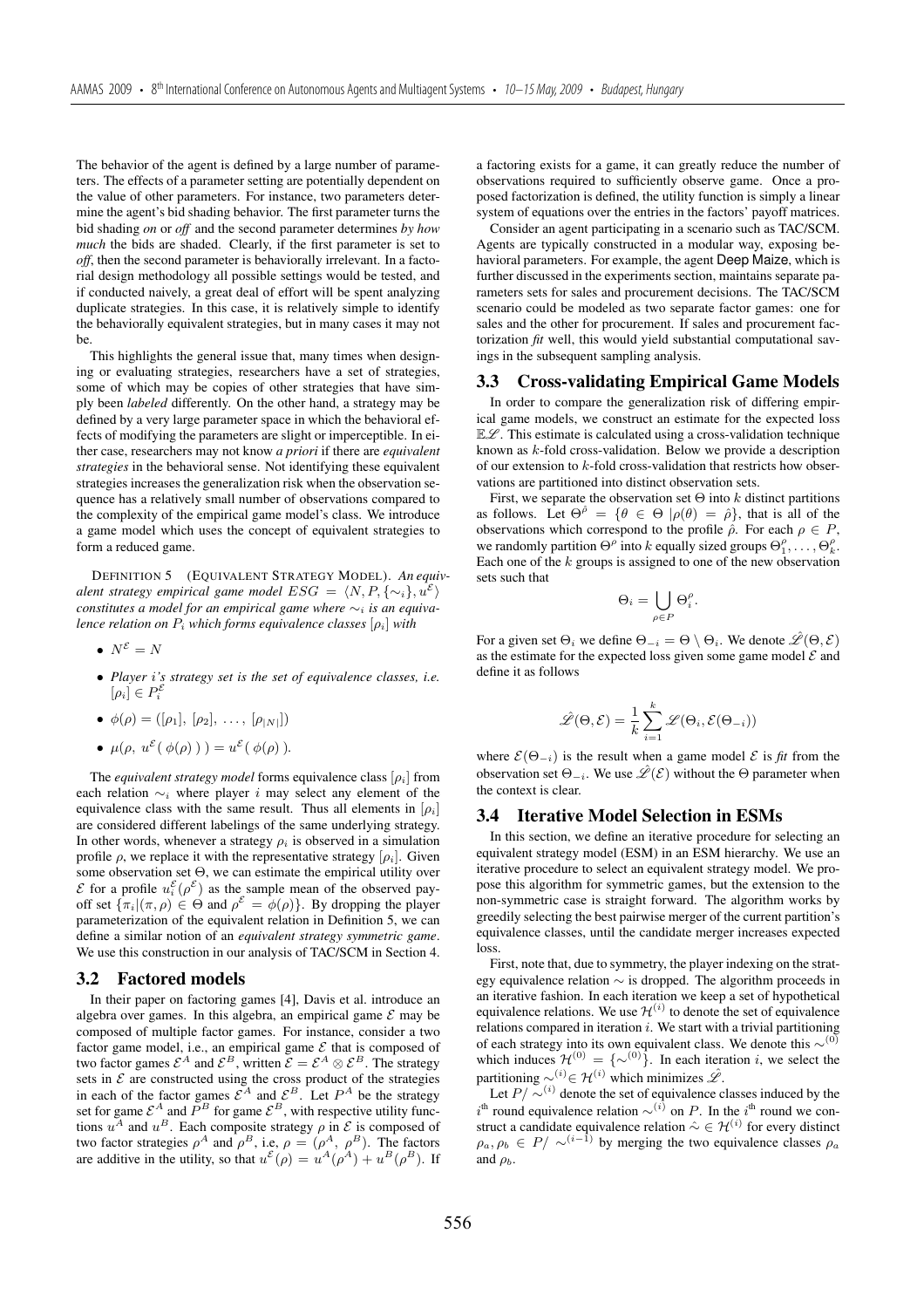Let  $\mathcal{E}^{(i)}$  be the ESM constructed from ∼ $(i)$ , the equivalence relation selected in the i<sup>th</sup> round. If  $\hat{\mathcal{L}}(\mathcal{E}^{(i-1)}) > \hat{\mathcal{L}}(\mathcal{E}^{(i)})$ , then the process continues to the next iteration. Otherwise the algorithm is process continues to the next iteration. Otherwise the algorithm is terminated and  $\mathcal{E}^{(i-1)}$  is selected. Pseudo-code for ITERATIVE-ESM-SELECTION is given in Algorithm 1.

## Algorithm 1 Iterative ESM Selection algorithm.

ITERATIVE-ESM-SELECTION( $\mathcal{S}, \Theta$ )

1  $\mathcal{H}^{(0)} \leftarrow \{\infty^{(0)}\}$ <br>2 Fit  $\mathcal{E}^{(0)}$  from  $\sim$ <sup>0</sup> 2 Fit  $\mathcal{E}^{(0)}$  from ~ $^{(0)}$  and  $\Theta$ <br>3  $i \leftarrow 0$  $3 \quad i \leftarrow 0$ <br>4 repeat 4 repeat  $i \leftarrow i + 1$ <br>5 Construct 5 Construct  $\mathcal{H}^{(i)}$  from  $P/\sim^{(i-1)}$ <br>6 Select  $\sim^{(i)} = \arg \min \hat{\mathscr{L}}(P)/\sim$ 6 Select ~<sup>(i)</sup> = arg min  $\hat{\mathscr{L}}(P/\sim)$ <br>~∈  $\mathcal{H}^{(i)}$ 7 Fit  $\mathcal{E}^{(i)}$  from ~<sup>(i)</sup> and  $\Theta$ <br>8 **propertion**  $\hat{\varphi}(\mathcal{E}^{(i-1)}) \geq \hat{\varphi}(\mathcal{E}^{(i)})$ 8 until  $\hat{\mathscr{L}}(\mathcal{E}^{(i-1)}) > \hat{\mathscr{L}}(\mathcal{E}^{(i)})$ <br>9 return  $\mathcal{E}^{(i-1)}$  $\overline{\phantom{a}}$ return  $\mathcal{E}^{(i-1)}$ 

## 4. EXPERIMENTS

In the following experiments, we consider game models over observations taken from the TAC Supply Chain Management scenario. In previous work [6], Jordan et al. describe the construction of the data for the TAC/SCM experiments. We repeat relevant portions of the descriptions in this section, where appropriate, to give a sense of the experimental process used.

We experimentally evaluate the ITERATIVE-ESM-SELECTION algorithm on two TAC/SCM data sets. The first test is designed to confirm identification of a relabeled strategy in the original data set. The second explores a full strategy set from the Deep Maize 2008 candidate set. Once a partitioning is found for the full strategy set, we subsequently test reduced strategy sets to confirm that the full strategy set partitioning holds even in the reduced space. Before launching into analysis of TAC/SCM strategies, we illustrate a simple example.

#### 4.1 Simple Equivalent Strategy Game

Consider the following two-player matrix game whose players are specified in Table 1. The column player has a single action, C, and the row player has three actions:  $A$ ,  $B$ , and  $\overline{B}$ .

|   | $\alpha$ , 0 |
|---|--------------|
| ь | 0,0          |
|   | 0. 0         |

#### Table 1: Simple duplicate game

Say, for instance, that a simulator modeling this scenario adds zero-mean, unit-variance Gaussian noise to the row player's score. Discounting noise, the strategies B and  $\hat{B}$  are equivalent. Additionally, when  $\alpha$  is small A, B, and  $\hat{B}$  are approximately the same. Using our partitioning scheme we have five basic strategy partitions: A, B,  $\hat{B}$ ; A,  $\{B, \hat{B}\}$ ;  $\{A, B\}$ ,  $\hat{B}$ ;  $\{A, \hat{B}\}$ ,  $B$ ; and  $\{A, B, \hat{B}\}$ . Clearly, we would like to discover that  $B$  and  $\hat{B}$  are equivalent. Additionally, for some level of noise and setting of the  $\alpha$  parameter, we would like  $A$ ,  $B$ , and  $\hat{B}$  to be considered equivalent to avoid over-generalization. Consider ESG models which are fit from a single observation of each profile in the Table 1. Because we know the noise distribution, we can compute  $\mathbb{E}\mathscr{L}$  analytically. Each payoff observation is a  $\chi$ -distributed random variable. The expected loss for each partitioning is given in Table 2.

| Partition            | $\alpha = 1$ | $\alpha = 2$ |
|----------------------|--------------|--------------|
| A, B, B              | З            | К            |
| $A, \{B, \hat{B}\}\$ | 2            | 2            |
| ${A, B}, B$          | 5/2          |              |
| ${A,\hat{B}\},B$     | 5/2          |              |
| $\{A, B, \hat{B}\}\$ | 4/3          | 11/3         |
|                      |              |              |

Table 2: The expected loss,  $\mathbb{E}\mathscr{L}$ , for various partitions and settings of  $\alpha$  for the game in Table 1.

Given the expected loss, the optimal model for the game should consider A, B, and B equivalent strategies when  $\alpha$  is small relative to the noise variance and only B and  $\hat{B}$  equivalent otherwise. Note that in all cases,  $B$  and  $\hat{B}$  are equivalent in the selected empirical game model, as desired, and when  $\alpha$  varies we have a strict decision criterion which allows us to decide what magnitude of payoff differences should distinguish strategies.

#### 4.2 TAC/SCM Analysis

In designing the Deep Maize 2008 strategy, a number of proposed variants underwent a large empirical game-theoretic analysis. The construction of the data set, as well as the methods used to evaluate each strategy after the observations, are reported in prior literature [6]. The TAC/SCM scenario defines a six-player simulation with programatically defined strategy sets. After each tournament, teams are encouraged to submit binary versions of their agent to the agent repository<sup>2</sup>. After initial analysis, five variants of Deep Maize 2008 remained as candidates for the final screening of strategies. These five strategies combined with top strategies from the 2007 tournament analysis comprise the strategy set used to select the Deep Maize 2008 tournament strategy. Table 3 lists the strategies used in this analysis.

| Label       | Description                |
|-------------|----------------------------|
| PH          | PhantAgent 2007            |
| TТ          | TacTex 2007                |
| DM6         | Deep Maize 2008 variant 6  |
| <b>DM20</b> | Deep Maize 2008 variant 20 |
| <b>DM24</b> | Deep Maize 2008 variant 24 |
| DM25        | Deep Maize 2008 variant 25 |
| DM28        | Deep Maize 2008 variant 28 |

#### Table 3: The descriptions of the strategies used in the TAC/SCM data set.

Each simulation of a specific profile requires 7 processor hours on a cluster of computers (1 hour running simultaneously on 7 different processors). Observations are screened for defects such as network outages and other external factors which introduce nonstandard agent behavior. A full six-player, seven-strategy symmetric game has 924 distinct strategy profiles. Even using *demand adjusted profits* [6] to reduce variance in the observations' profit

<sup>&</sup>lt;sup>2</sup>Designed and implemented by Joakim Eriksson (Swedish Institute of Computer Science) and Kevin O'Malley (University of Michigan), and available at http://www.sics.se/tac/ showagents.php.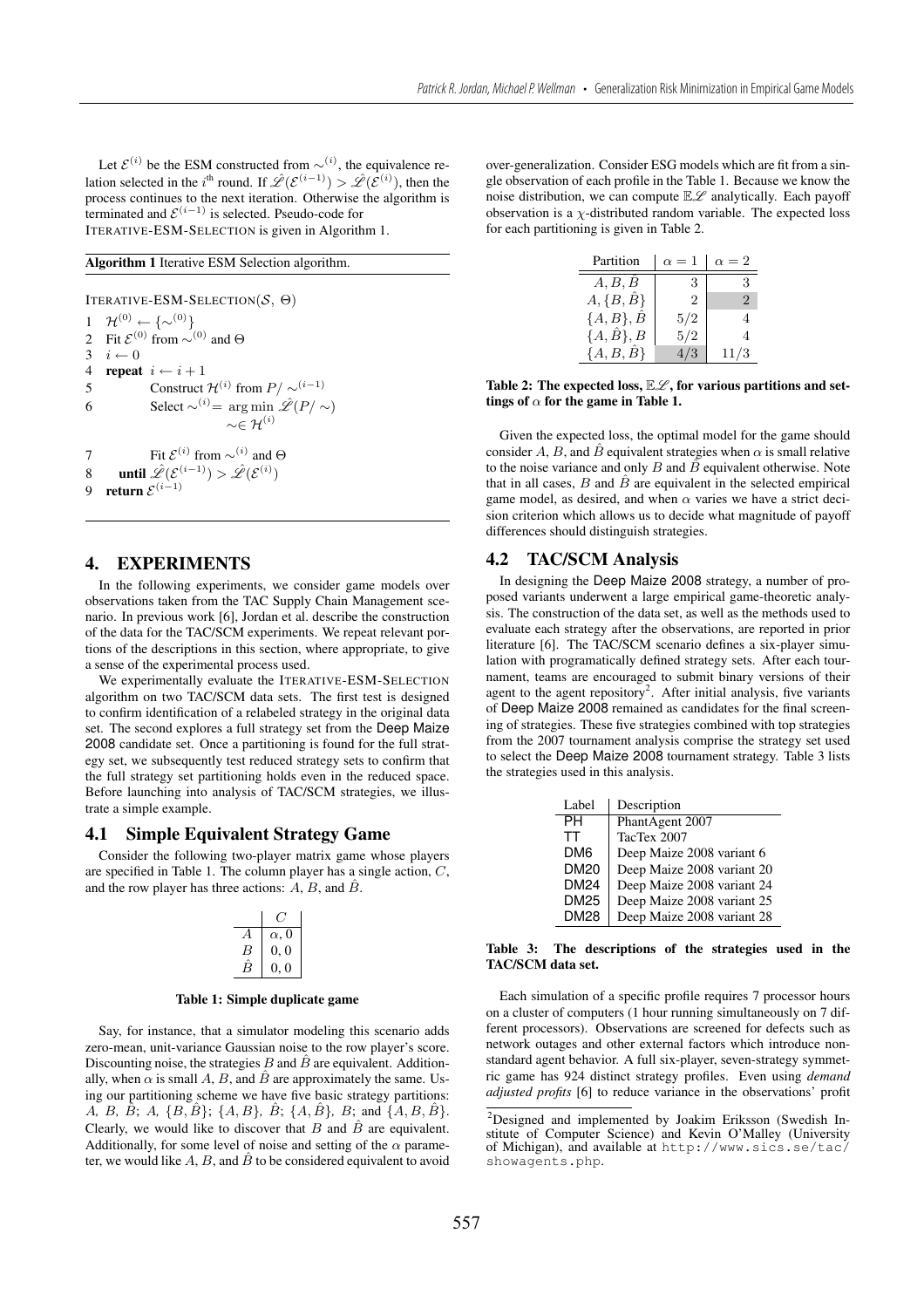vectors, 30 samples per profile are still used for statistical analysis of the deviations and regret. This would require at minimum 194,040 processor hours to complete. On a typical day prior to the tournament, there were 700 processor hours available. Analysis was usually undertaken from April through the end of June. The full six-player analysis would require approximately three times the available amount of processing power assuming a zero failure rate. However, using a three-player hierarchical reduction [17], the number of distinct profiles is reduced to 84, a feasible size for analysis.

The Deep Maize test strategies were candidate strategies for the Deep Maize 2008 agent run in the 2008 TAC/SCM tournament. DM6 was a slight modification of the strategy used by the Deep Maize 2007 agent. DM6 replaced the 2007 procurement strategy by mimicking the PH long term procurement strategy. DM20 was a departure from DM6 that changed the procurement policy of the agent in the early portion of the game. DM24 and DM25 varied the mid-game procurement levels from that of DM6 and DM20. DM28 used a modified component price prediction algorithm, but was otherwise identical to DM20. The DM28 component price prediction algorithm decreased the prediction error of the DM20 predictor by about 1% RMS error [10]. While a 1% improvement is appreciable, it was not known whether the improvement would be expressed behaviorally in the relative score of the agent. Using these candidate strategies and a background set of agents that had strong support in equilibrium analysis [6], our team needed to make a decision about which candidate to play in the 2008 tournament.

The first experiment attempts to validate the equivalent strategies model for a reduced set of strategies and a duplicate. A reduced observation set was constructed from the observations which had profiles supported by strategies: PH, TT, and DM20. In order to replicate a duplicate strategy, we introduced a new strategy label: DM20C. For all observations involving strategy DM20, we changed the label to DM20C with probability 0.5. Using the resultant observation set, we ran the ITERATIVE-ESM-SELECTION algorithm. We expect the algorithm to identify DM20 and DM20C as equivalent. Table 4 verifies that the algorithm does indeed equate the two strategies. The table illustrates the algorithm as it progresses through various iterations. For each ESM model, we report the expected loss in millions. The single star highlights the best model in each round and the double star highlights the final model selected.

| Round        | Best         | <b>Strategy Space</b>   | <b>RMSE</b> |
|--------------|--------------|-------------------------|-------------|
| $\Omega$     |              | PH. TT. DM20, DM20C     | 3.64        |
|              |              | {PH, TT}, DM20C, DM20   | 12.93       |
|              |              | {PH, DM20}, TT, DM20C   | 11.27       |
|              |              | {PH, DM20C}, TT, DM20   | 10.68       |
|              |              | PH, DM20C, {TT, DM20}   | 4.30        |
|              |              | PH, {TT, DM20C}, DM20   | 4.24        |
|              | $\star$      | PH, {DM20, DM20C}, TT   | 3.57        |
|              |              | PH, {DM20, DM20C}, TT   | 3.57        |
|              |              | TT, {PH, DM20, DM20C}   | 14.74       |
|              |              | {DM20, DM20C}, {PH, TT} | 12.92       |
|              |              | PH, {DM20, DM20C, TT}   | 4.73        |
| <b>FINAL</b> | $\star\star$ | PH, {DM20, DM20C}, TT   | 3.57        |

Table 4: Iterative model selection on the TAC/SCM duplicate data set.

Building off of the validation in the previous experiment, we consider the full strategy set from Table 3. Because the ESM selected by the ITERATIVE-ESM-SELECTION algorithm depends on the observation set partition used by  $k$ -fold validation, different ESMs may be returned on different runs of the algorithm. Over thirty runs, five distinct ESMs were selected by the algorithm. Table 5 gives the frequency of these ESMs. The modal ESM contained the strategy equivalence classes: PH, TT, DM28, and {DM6, DM20, DM24, DM25}.

| <b>Equivalent Strategy Game</b>         | Freq |
|-----------------------------------------|------|
| PH, TT, {DM6, DM20, DM24, DM25}, DM28   |      |
| PH, TT, {DM20, DM28}, {DM6, DM24, DM25} |      |
| PH, TT, DM6, {DM20, DM24, DM25}, DM28   | 5    |
| PH, TT, DM28, {DM20, DM24}, {DM6, DM25} |      |

Table 5: ESM frequency table for TAC/SCM data set.

Figure 1 displays the modal ESM with the four distinct regions separated by the gray barrier. Three regions contain exactly one strategy, respectively. The fourth central region contains the four base strategies which the ESM identifies as equivalent: DM6, DM20, DM24, and DM25. The solid black lines interconnecting the four strategies represent the relative strengths of the pairwise equivalences as determined by their frequency in Table 5. For instance, strategies DM24 and DM25 appeared as equivalent in 29 of the 30 selected ESMs and the relationship is drawn with a thick line. Comparatively, strategies DM6 and DM20 appeared as equivalent in 17 of the 30 selected ESMs and the relationship is drawn with a slim line. The second most frequent ESM equated strategies DM20 and DM28 in 7 of the 30 selected ESMs. We denote the weaker equivalence tendency by the slim, dotted line.



Figure 1: Modal ESP for TAC/SCM data set.

For the following experiments, we denote the equivalence class {DM6, DM20, DM24, and DM25} by DM\*. We treat the modal ESM as the true ESM of the TAC/SCM simulation. We would like to know how restricting observations to a subset of the strategies affects analysis on the full strategy set. For instance, in designing and analyzing the strategies for a tournament, it often infeasible to sample the entire space of 20 or so candidate strategies, even using the hierarchical reduction technique. Often design and analysis proceed iteratively, adding strategies to a set of small background strategies. Bad strategies are pruned, while ones in the set of support of a sample Nash equilibrium are retained. New candidates strategies are added and the analysis process starts a new iteration.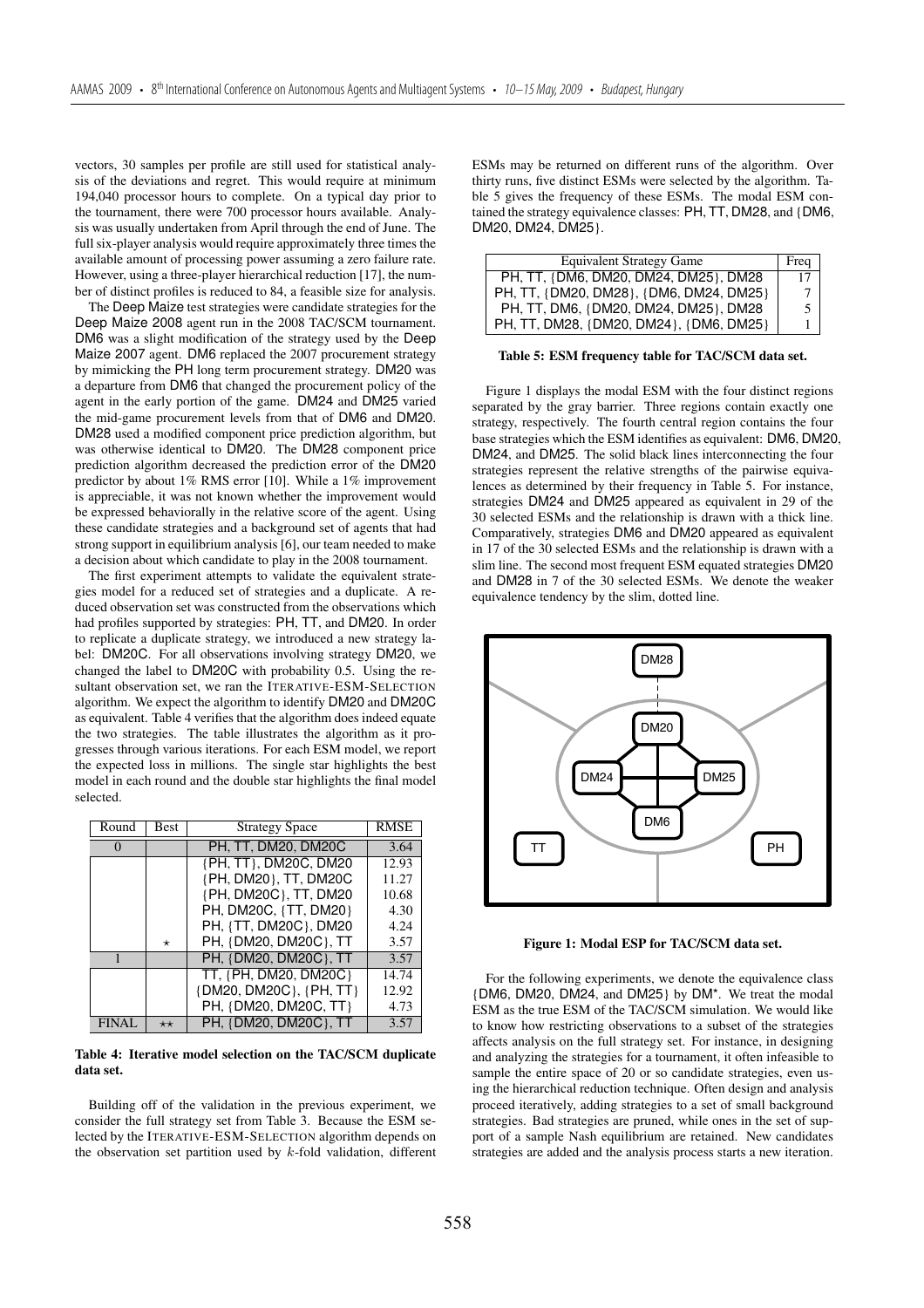There is no guarantee that strategies previously pruned would not be in the set of support of the new equilibrium.

Similarly, we would like to know if in a restricted strategy space, the ESM returned by the algorithm would hold against the full strategy set. There are two types of errors which may occur: a *false positive* (Type I) and a *false negative* (Type II). A Type I error occurs when strategies that should not be equivalent in the full strategy space are selected as equivalent in the restricted space. Type II errors occur when strategies that should be equivalent in the full strategy space are selected as distinct in the restricted space. For instance, if strategies DM6 and DM28 are in the same equivalence class, the restricted strategy ESM would contain a Type I error. If instead strategies DM24 and DM25 are in different equivalence classes, the restricted strategy ESM would contain a Type II error.

| Size |             | <b>Type I Error Rate</b> |             | Type II |                   |
|------|-------------|--------------------------|-------------|---------|-------------------|
|      |             | PН                       | <b>DM28</b> | DM*     | <b>Error Rate</b> |
| 3    | TT          | 0/5                      | 0/5         | 0/14    |                   |
|      | PН          |                          | 0/5         | 0/14    |                   |
|      | <b>DM28</b> |                          |             | 3/14    |                   |
|      | DM*         |                          |             |         | 1/22              |
| 4    | тт          | 0/10                     | 0/10        | 0/20    |                   |
|      | PН          |                          | 0/10        | 0/20    |                   |
|      | DM28        |                          |             | 6/20    |                   |
|      | DM*         |                          |             |         | 5/31              |
| 5    | тт          | 0/10                     | 0/10        | 0/15    |                   |
|      | PН          |                          | 0/10        | 0/15    |                   |
|      | <b>DM28</b> |                          |             | 3/15    |                   |
|      | DM*         |                          |             |         | 5/21              |
| 6    | тт          | 0/5                      | 0/5         | 0/6     |                   |
|      | PН          |                          | 0/5         | 0/6     |                   |
|      | DM28        |                          |             | 2/6     |                   |
|      | DM*         |                          |             |         | 3/7               |

Table 6: Type I and II error rates on TAC/SCM data set for different strategy set sizes.

We design an experiment to explore the Type II and Type II error rates of the ITERATIVE-ESM-SELECTION in the TAC/SCM domain. For all of the strategies listed in Table 3, we create restricted strategy spaces of sizes  $3 - 6$ . For each restricted strategy space of size *n*, we construct observation sets for each of the  $\binom{7}{n}$  cases. For each of these observation sets, we run the ITERATIVE-ESM-SELECTION algorithm. We report the rate of each type of error in Table 6, using the modal ESM in Figure 1 as the standard for comparison. Note that since the equivalence classes for TT, PH, and DM28 are singletons, there can be no Type II errors for those respective classes. Because DM\* is composed of multiple underlying strategies, we can observe Type II errors. This occurs with varying rates across the restricted strategy set sizes. For instance, in the restricted size 3 group, of the 22 simulations in which a Type II error could occur when an ESM is returned from the selection algorithm only one contained a false negative. There were no instances in any of the restricted simulations where TT or PH were incorrectly equated with any of the other strategies. Conversely, DM28 was incorrectly equated with at least one of the DM\* strategies 21%, 30%, 20%, and 33% of the time for sizes 3, 4, 5, and 6, respectively. The values seem relatively large, however consider that even in the full case, 23% of the time DM20 and DM28 were in the same equivalence class.

# 5. DISCUSSION

We have proposed a formal model for evaluating the generalization risk incurred when modeling empirical games. We use an underlying simulation to provide the base game form and observation set. Our proposed model differs from previous models in that the empirical game modeling the underlying simulation may depart from the simulation's exact player and strategy sets. In particular, we discuss two forms of strategy set transformations:

- *Equivalent strategy models*: duplicate (equivalent) copies of strategies may exist in the simulation space. These strategies are identified and are equated in model space.
- *Factored models*: Strategies in the game model are composed of factors. These factors form strategically independent factor games whose utilities are an additive decomposition of the composite game.

For equivalent strategy models we propose an iterative algorithm, ITERATIVE-ESM-SELECTION, which is used to heuristically select an ESM for modeling a simulation. We experimentally evaluate the properties of the ITERATIVE-ESM-SELECTION algorithm on a data set of TAC/SCM observations. Using the algorithm, we select an ESM to model TAC/SCM given the 2008 tournament candidate strategies for our agent. Our first test experimentally confirmed that the ITERATIVE-ESM-SELECTION algorithm identifies identical, relabeled strategies as equivalent. Our second test discovered an equivalence relation involving four out of the five DM candidate strategies. Additionally, our reduced strategy error rate tests confirm the equivalence classes are identified even in the reduced strategy case.

This result is particularly useful due to its implications in reducing search efforts required in TAC/SCM game-theoretic analysis. If ESMs hold in reduced strategy spaces, we can analyze small cliques of strategies for strategy equivalences. If some equivalences are found, they are likely to hold in the full strategy set, thereby reducing the need to test multiple strategies in the same equivalence class. Identifying equivalences can yield a substantial reduction in the required number of observations to fully analyze the scenario. Leading into the 2008 competition, DM20 was identified as a promising strategy. DM28 was a relatively late breaking addition to the candidate set. Most of the available cycles nearing the start of the tournament were devoted to comparing the difference between DM20 and DM28, which had similar support in a sample Nash equilibrium for the empirical game. DM20 was chosen over DM28 since it had been tested thoroughly, whereas DM28, being a relative last minute update, had undergone only minimal testing outside of pairwise comparisons. Had the results of the ITERATIVE-ESM-SELECTION algorithm been available, those cycles could have been devoted to testing other promising candidates.

Davis et al. [4] describe an algorithm for finding an additive type of independence structure (factoring) in games when the general game form is not known *a priori*. In addition, they show that an approximate factoring can be found in polynomial time. The algorithm assumes knowledge of the actual payoffs and does not account for noise which occurs in empirical analysis setting. Our complementary methodology allows for the discovered factored structure to be tested for generalization risk. Thus, there is potential for using the generalization risk calculations to guide the learning algorithm which proposes the factored structure.

In this analysis we have primarily discussed empirical game models for transforming the strategy sets. Another potentially interesting transformation would involve modifying the number of players in the game. Hierarchical game reduction [17] does precisely this,